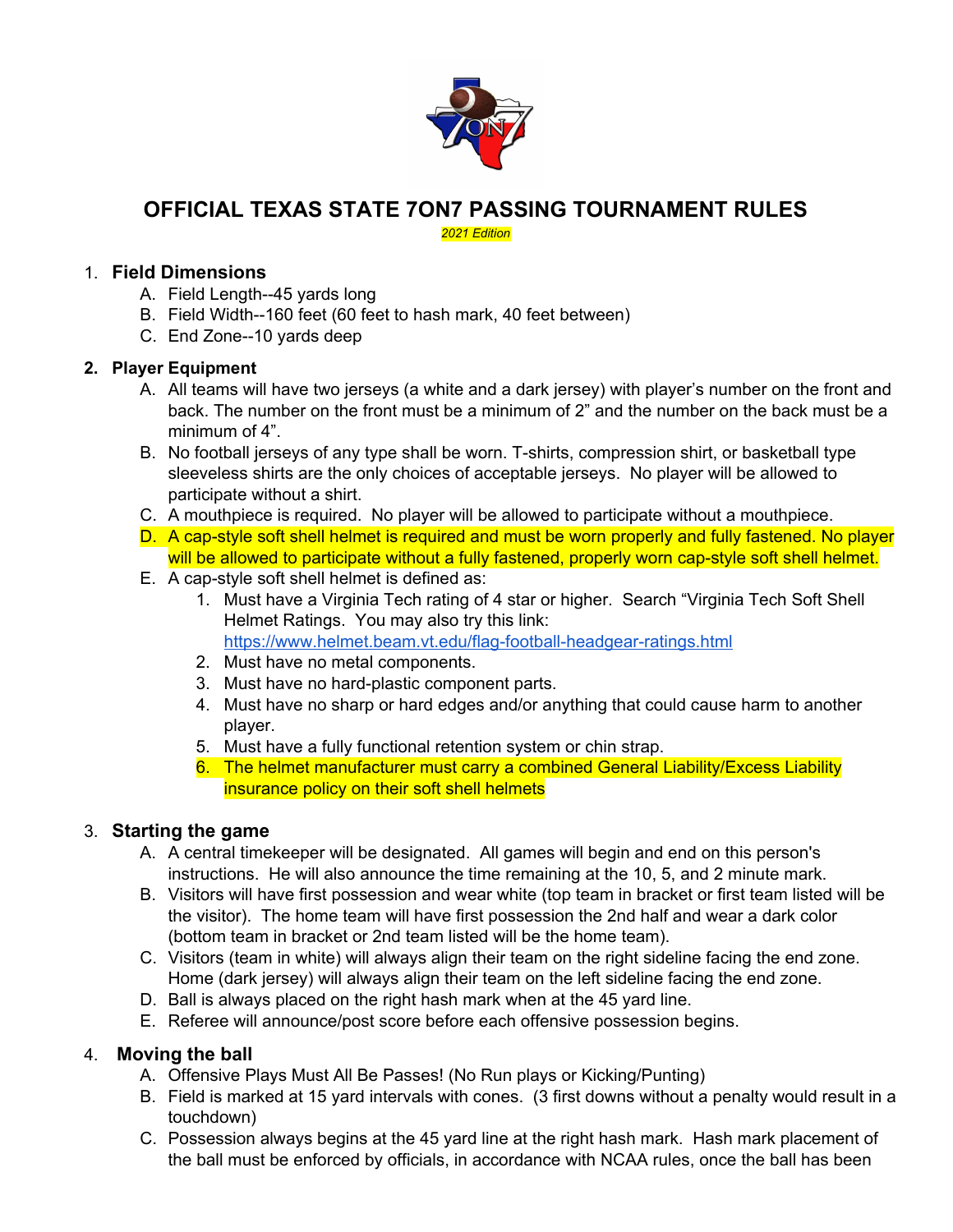advanced.

- D. No penalty will be assessed in excess of the 45 yd line. On an unsuccessful or successful offensive play from the 45 yard line resulting in an offensive penalty: The ball will be returned to the 45 yard line and THE NEXT SUCCEEDING PLAY WILL BE FORFEITED. I.e. 1st down will become 2nd down; 2nd down will become 3rd down; and 3rd down will result in a turnover.
- E. Offenses always move in the same direction
- F. No "Double Passes" are allowed.
- G. Once a forward pass has been thrown, a backward pass (lateral) is allowed.
- H. Should a swing pass not cross the LOS and a defensive player tags the ball carrier behind the 45 yard line, it is a safety.
- I. Snapper will position the ball within 3 seconds at the next scrimmage spot. (Delay of game if not set)

## 5. **Special Rules**

- A. No blocking.
- B. Receiver/Ball carrier is legally down when touched with one or both hands. (Excessive force by shoving, pushing, or striking a blow will be penalized by automatic first down and 5 yards. Expulsion of a player(s) if ruled unsportsmanlike & flagrant).
- C. Fumbles are dead balls at the spot with the last team retaining possession. A muffed snap is not a fumble/dead ball. The 4.0 second count remains in effect on snaps.
- D. Two delay of game penalties in the same possession results in a turnover.
- E. Any offensive penalty on the extra point try results in a turnover.
- F. The QB is allowed 4.0 seconds to throw the ball. The Official timekeeper starts a stopwatch on the snap of the ball from center and stops the watch as soon as the QB releases the ball.
	- 1. If release is under 4.0 seconds, the play goes on.
	- 2. If the timekeeper sees that the clock has exceeded 4.0 seconds, he waits until the play is over (the play is not blown dead), then brings the ball back to the original line of scrimmage with loss of down. (The timekeeper will be an official or coach from a team that is not playing)
	- 3. All penalties will be marked off on a 4 second count EXCEPT for pass interference.
- G. Defensive Pass Interference is the same as NCAA rules. (automatic 1st down & spot foul up to 15 yds)
- H. Responsibility to avoid contact is with the defense. There will be NO chucking, deliberate bumping, or grabbing. These actions will result in a 5 yd. penalty and an automatic 1st down.
- I. Offensive pass interference is the same as NCAA rules. (15 yard penalty)
- J. Interceptions may be returned ("no blocking" rule applies). If an interception is returned beyond the 45 yard line (the offensive origination point) it is a touchdown and point after attempt should ensue. The teammates of the person who intercepted the ball may trail the runner so as to be in position to take a backwards pass. They may not block for or screen for the runner.
- K. Offensive team is responsible for retrieving and returning the ball to the previous spot or the new scrimmage spot in a timely fashion. Failure to do so can result in a delay of game penalty.
- L. The offensive center is not an eligible receiver (teams must have a center). The ball must be snapped from the ground between the snapper's legs. (mirror the game of football)
- M. The center will be responsible for setting or re-positioning the Referee's bean bag at the line of scrimmage. On change of possession, the team moving to offense will ensure the bean bag gets to the new scrimmage line. (centers on both teams responsible).
- N. No taunting or "trash talking". (5 yard penalty & expulsion if flagrant).
- O. The offense must gain at least 15 yards in the first 3 or less plays or the defense takes over. (There is no kicking). Four down territory occurs only after offense proceeds to or inside the 15 yard line cone (third quadrant).
- P. Fighting: the player(s) involved will be ejected from the game and tournament. If a team fight occurs, the teams involved will be ejected from the tournament and denied participation in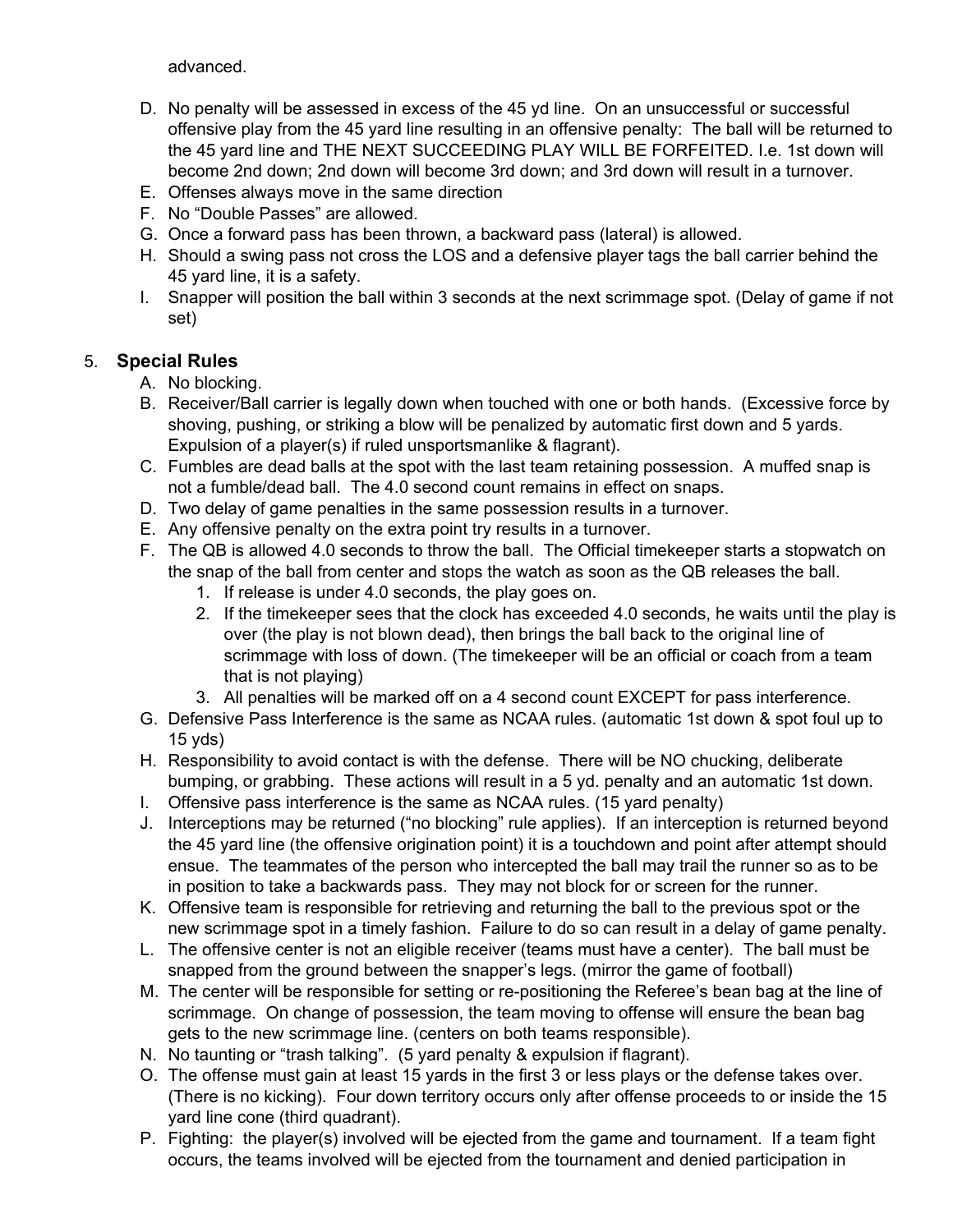any/all state qualifying tournaments! They will also be disqualified from participating in the state tournament. Throwing a punch will be disqualification for that SQT.

- Q. Any dead ball foul on a play that results in the defense getting the ball and it is unable to be penalized back to the 50 yard line will result in a loss of down penalty. The defense, now the offense, would be starting play with 2nd down.
- R. There will be an area referred to as the tackle box that extends 3 yards on both sides of the center and extending 3 yards deep into the backfield. No eligible receiver may align within the tackle box.

#### 6. **Scoring**

- A. 6 points for TD
- B. 1 point for PAT from 3 yard line, 2 point PAT from 10 yard line.
- C. 2 points if a team returns a PAT back across the 45.
- D. Official score is kept by field referee and game manager.

#### 7. **Tie Breaker**

- A. After coin flip to determine first possession, teams will alternate 4 down series from the 15 yard line.
- B. A winner is determined when one team scores during its possession and the other does not. (Federation rules).
- C. If a second overtime period is necessary, each team must then go for two points on the conversion attempts.

#### 8. **Time**

- A. Teams will play two 15 minute halves (continuous clock for each half see: "starting the game").
- B. No half-time (teams simply reset to 45 yd line & begin 2nd half with home team in possession)
- C. No time outs. (Exception: Injuries. All games will halt until player(s) can be removed as soon as safety dictates).
- D. Approximately 15 minutes between games games should start every 45 minutes in SQT play.
- E. 7 on 7 tournaments require that all games start/end at the same time.
- F. Teams must be on site and ready to play when scheduled.
- G. If a team(s) are late and can not start when the tournament officially starts, they will begin play with whatever time is left on the tournament clock – not to exceed 10 minutes of 1st half.
- H. Forfeit will occur after 10 minutes of the 1st half.
- I. Injury time outs may reduce the amount of time between halves and/or between games to maintain the game schedules.

## 9. **Secondary Coverages**

A. Coverage will be the choice of each participating team.

## 10. **Squad Members/Tournament Fees**

- A. Players: Maximum of 20 players per team. This rule will be strictly enforced in all qualifying Tournaments!
- B. Tournament Fees:
	- 1. There will be a flat fee of \$300 per team for all SQTs. This is regardless of minimum number of players on the roster. Maximum roster size is 20 players.
	- 2. A Deposit of \$180 must be sent to the SQT host school when registering for an SQT Tournament. (This is a non-refundable deposit). Remainder of fee paid at on-site registration.
- C. Squad members must be from same school. (No Select Teams)
- D. All participants must have at least one year remaining of high school eligibility.
- E. No out of state teams will be allowed to compete in a state qualifying tournament.
- F. The fee for the State Tournament is \$400 per team. (20 player maximum)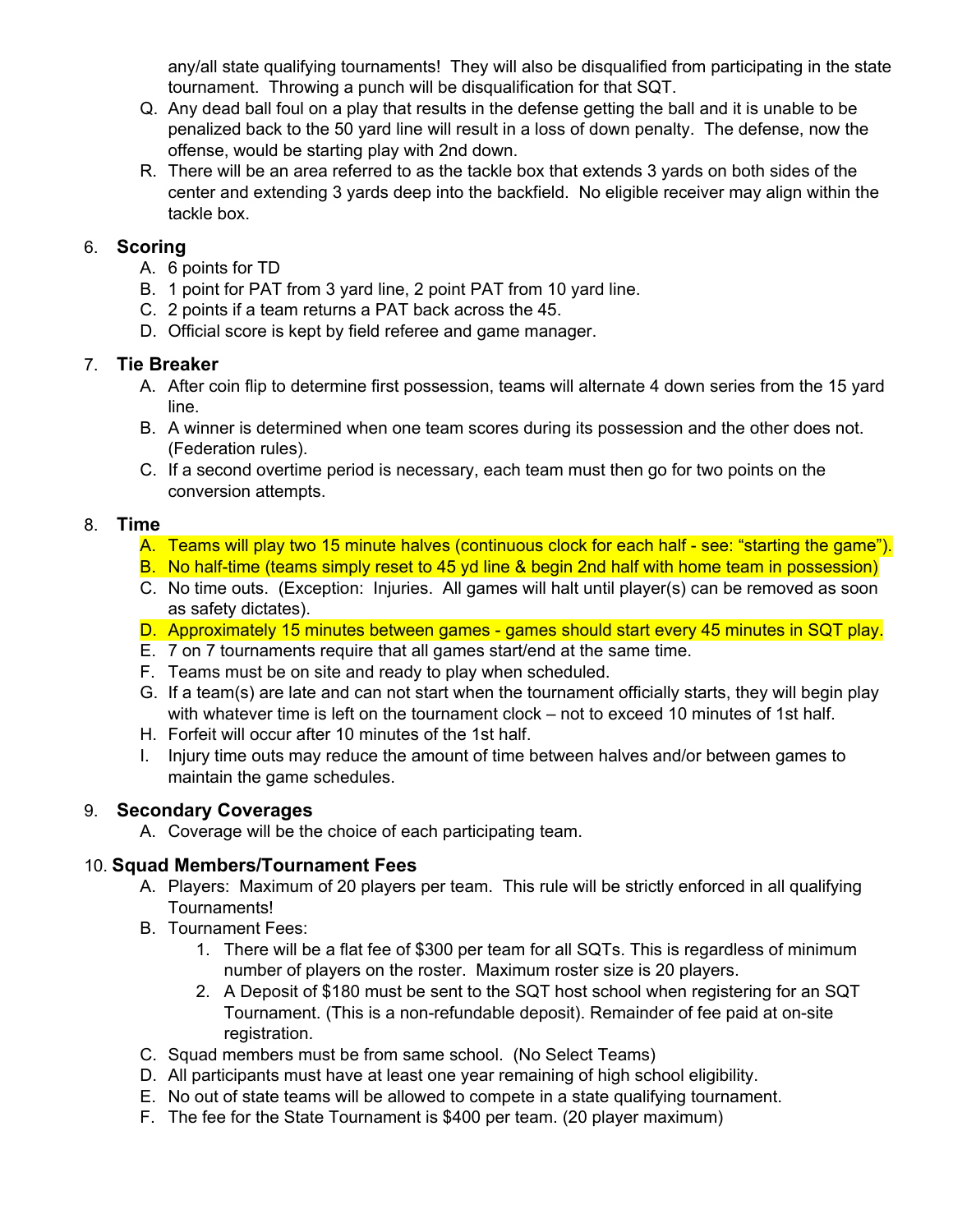#### 11. **Officials**

- A. 3 Referee; Field Judge; Back Judge
- B. Timekeeper: A designated official will keep the 4 second clock.
- C. May use 2 officials in SQT pool play.

#### 12. **Coaches**

- A. No high school coach may serve as a coach or stand with the team on the sideline.
- B. Each team must have a coach accompany it to any/all events to serve as a school administrator on duty for their particular team(s). This individual is responsible for the action of those representing his school.
- C. All high school coaches present must sit in the end zone. No high school coaches are allowed on the sideline.
- D. All team coaches will wear an identifying tag for clarification purposes. A team may not have more than four (4) coaches on the sideline.

## 13. **Failure to Pay Entry Fee**

- A. In all SQT's, there will be a flat rate \$300 per team regardless of the minimum number of players. The maximum number of players is 20.
- B. Violation will result in a disqualification from advancement to the Championship Round.

## 14. **Team Area**

- A. No team shall have additional athletes on the sideline or in the team tent partially dressed in a team uniform. (exceeding the maximum of 20 that are listed on the roster)
- B. The Team Zone will be an area on the sideline where only team members may be during game play. This will be the area from the 15 yard line to the 30 yard line. Players and coaches may not be out of the Team Zone during game time.

## 15. **Qualifying Eligibility - State Qualifying Tournament**

- A. Teams are eligible to qualify for the Texas State 7on7 Tournament by qualifying through a State Qualifying Tournament.
- B. The number of teams that qualify from a Division I or Division II SQT will be as follows:
	- \*\* 8 team  $SQT = 1$  qualifier  $\overline{a}$  \*\* 16 team  $SQT = 2$  qualifiers
		-
	- \*\* 24 team  $SQT = 3$  qualifiers  $**$  32 team  $SQT = 4$  qualifiers
- 
- C. Division III SQT's may qualify 2 teams from specified 8 team tournaments. The qualifiers will be determined by having the top 2 teams from each pool play a semi-final game. Winner of A plays Runner-Up of B (vice-versa). The 2 semi-final winners will earn the qualifying spots.
- D. State Qualifying Teams that fail to participate in a SQT that they have registered for without "prior notice," will be eliminated from SQT play and from the State Tournament for 1 calendar year (even if they have qualified for the State Tournament in a previous SQT.)
- E. Prior Notice is defined as informing the host school by the 1st business day of the week of the SQT. (Subject to Board Review) The term of the disqualification is one calendar year from the date of the missed tournament.
- F. A school may only qualify for the state tournament once and they qualify for the respective tournament based on the SQT in which they first qualify. If a Division II school first qualifies at a Division I SQT then they will be a Division I competitor at the State Tournament and may not advance past pool play in any other SQT regardless of division. Likewise, if a Division II school qualifies first in a Division II SQT they will compete in the Division II state tournament and can not advance past pool play in any other SQT, regardless of division.
- G. Teams that MUST participate in Division I are those within 5A or 6A (public) and the SPC or TAPPS Division I (private). Teams that meet this criteria are not permitted to participate in Division II.